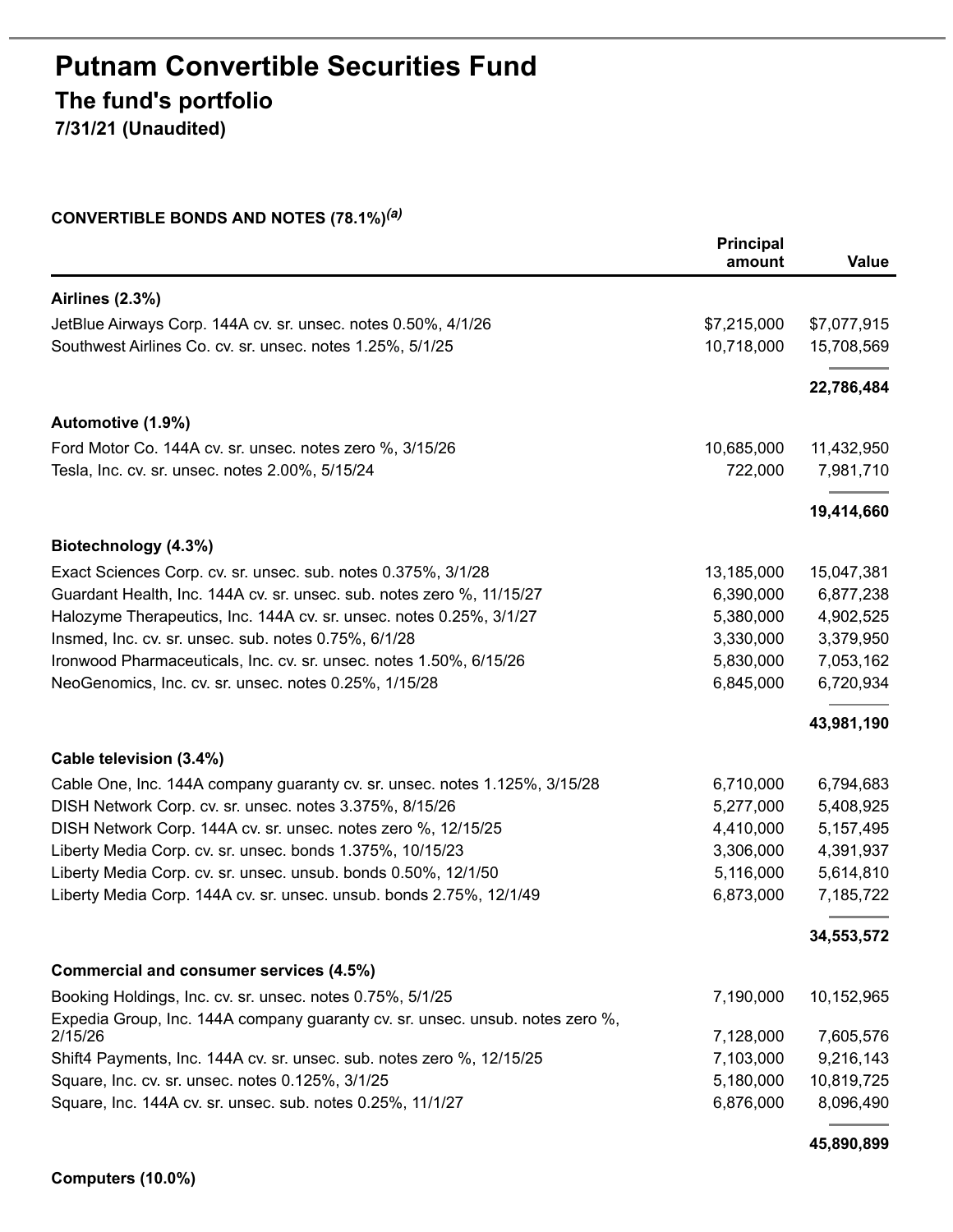| Akamai Technologies, Inc. cv. sr. unsec. notes 0.375%, 9/1/27             | 10,321,000 | 12,146,527 |
|---------------------------------------------------------------------------|------------|------------|
| Atlassian, Inc. cv. company guaranty sr. unsec. notes 0.625%, 5/1/23      | 1,460,000  | 5,816,177  |
| Bentley Systems, Inc. 144A cv. sr. unsec. sub. notes 0.375%, 7/1/27       | 6,679,000  | 6,685,679  |
| Box, Inc. 144A cv. sr. unsec. notes zero %, 1/15/26                       | 5,882,000  | 6,731,361  |
| Cloudflare, Inc. cv. sr. unsec. notes 0.75%, 5/15/25                      | 2,707,000  | 8,604,876  |
| CyberArk Software, Ltd. cv. sr. unsec. notes zero %, 11/15/24, (Israel)   | 4,795,000  | 5,457,190  |
| Datadog, Inc. cv. sr. unsec. notes 0.125%, 6/15/25                        | 4,015,000  | 5,560,775  |
| Envestnet, Inc. 144A cv. company guaranty sr. unsec. notes 0.75%, 8/15/25 | 5,289,000  | 5,236,110  |
| Five9, Inc. cv. sr. unsec. notes 0.50%, 6/1/25                            | 5,907,000  | 9,513,814  |
| Lumentum Holdings, Inc. cv. sr. unsec. notes 0.50%, 12/15/26              | 6,030,000  | 6,617,925  |
| RingCentral, Inc. cv. sr. unsec. notes zero %, 3/1/25                     | 12,866,000 | 13,573,630 |
| Splunk, Inc. cv. sr. unsec. notes 1.125%, 6/15/27                         | 8,550,000  | 8,314,875  |
| Zscaler, Inc. cv. sr. unsec. notes 0.125%, 7/1/25                         | 4,560,000  | 7,606,080  |
|                                                                           |            |            |

#### **101,865,019**

| Airbnb, Inc. 144A cv. sr. unsec. sub. notes zero %, 3/15/26                         | 9,497,000  | 8,898,689  |
|-------------------------------------------------------------------------------------|------------|------------|
| Etsy, Inc. 144A cv. sr. unsec. notes 0.25%, 6/15/28                                 | 10,065,000 | 10,512,893 |
| Fiverr International, Ltd. 144A cv. sr. unsec. notes zero %, 11/1/25, (Israel)      | 7,993,000  | 10,846,501 |
| IAC Financeco 2, Inc. 144A cv. company guaranty sr. unsec. notes 0.875%,<br>6/15/26 | 6,138,000  | 11,654,528 |
| IAC FinanceCo, Inc. 144A cv. company guaranty sr. unsec. notes 0.875%,<br>10/1/22   | 434,000    | 1,570,472  |
| Lyft, Inc. cv. sr. unsec. notes 1.50%, 5/15/25                                      | 3,010,000  | 4,803,960  |
| Sea, Ltd. cv. sr. unsec. notes 2.375%, 12/1/25, (Thailand)                          | 2,665,000  | 8,286,018  |
| Uber Technologies, Inc. 144A cv. sr. unsec. notes zero %, 12/15/25                  | 9,251,000  | 9,024,351  |
| Wayfair, Inc. 144A cv. sr. unsec. notes 0.625%, 10/1/25                             | 9,550,000  | 9,263,500  |
| Zillow Group, Inc. cv. sr. unsec. notes 2.75%, 5/15/25                              | 7,887,000  | 14,062,521 |
|                                                                                     |            | 88,923,433 |
| Electronics (1.9%)                                                                  |            |            |
| Microchip Technology, Inc. cv. sr. unsec. sub. notes 1.625%, 2/15/27                | 5,247,000  | 11,199,197 |
| ON Semiconductor Corp. 144A cv. sr. unsec. notes zero %, 5/1/27                     | 7,349,000  | 7,794,349  |

#### **18,993,546**

| Enphase Energy, Inc. 144A cv. sr. unsec. notes zero %, 3/1/28                    | 4.890.000 | 4.943.790 |
|----------------------------------------------------------------------------------|-----------|-----------|
| SolarEdge Technologies, Inc. 144A cv. sr. unsec. notes zero %, 9/15/25, (Israel) | 5.614.000 | 6.708.730 |
| Sunrun, Inc. 144A cv. sr. unsec. notes zero %, 2/1/26                            | 5,291,000 | 4.649.731 |

#### **16,302,251**

# **Entertainment (2.4%)** IMAX Corp. 144A cv. sr. unsec. unsub. notes 0.50%, 4/1/26, (Canada) 5,311,000 4,919,579 NCL Corp, Ltd. cv. company guaranty sr. unsec. notes 5.375%, 8/1/25 3,104,000 4,916,736 Royal Caribbean Cruises, Ltd. 144A cv. sr. unsec. notes 2.875%, 11/15/23 7,776,000 9,251,046 Vail Resorts, Inc. 144A cv. sr. unsec. sub. notes zero %, 1/1/26 5,870,000 5,892,013

# **24,979,374**

#### **Gaming and lottery (1.0%)**

**Energy (other) (1.6%)**

**Consumer services (8.7%)**

DraftKings, Inc. 144A cv. sr. unsec. unsub. notes zero %, 3/15/28 9,612,000 9,424,918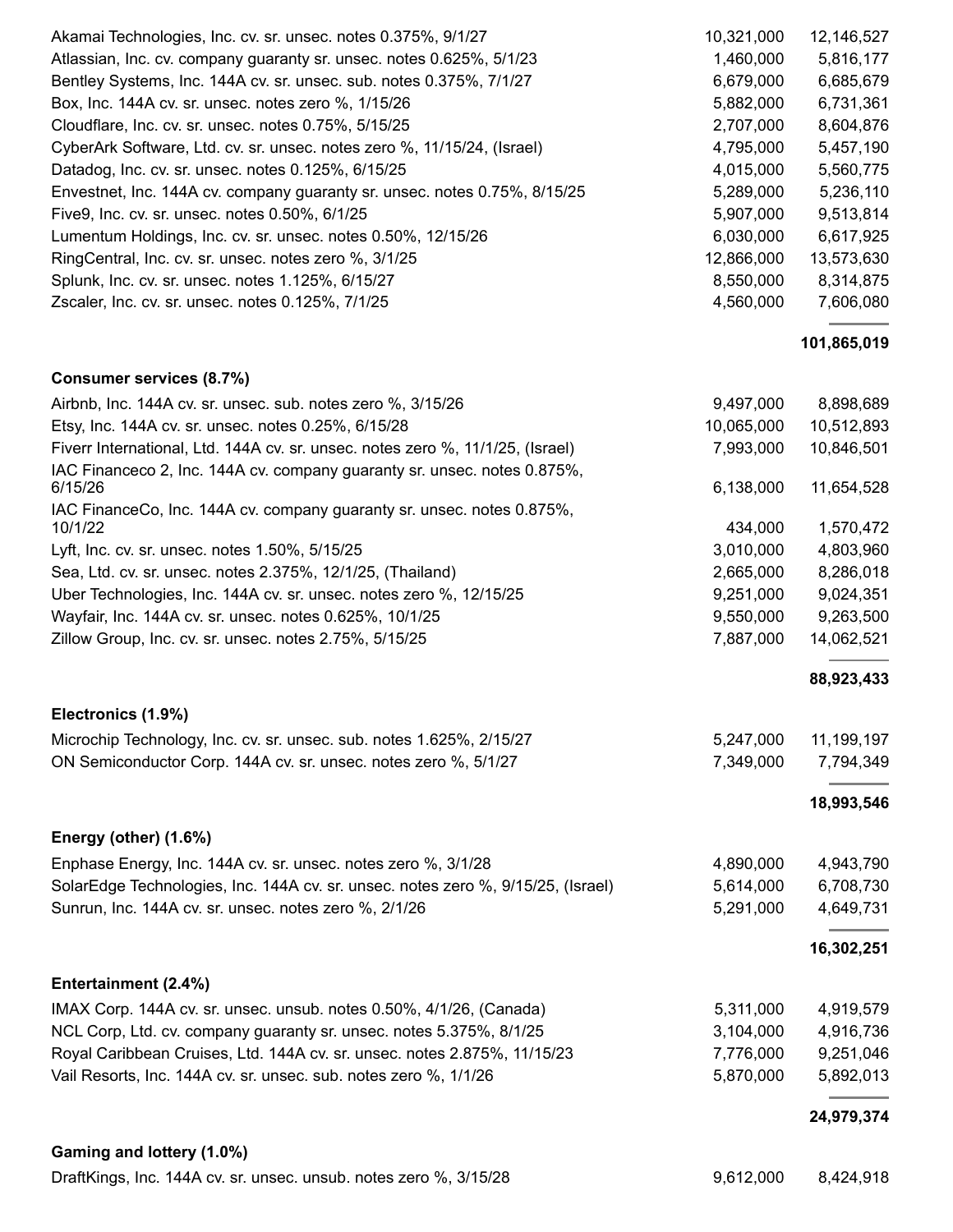| Penn National Gaming, Inc. cv. sr. unsec. notes 2.75%, 5/15/26                                                               | 680,000   | 2,056,116  |
|------------------------------------------------------------------------------------------------------------------------------|-----------|------------|
|                                                                                                                              |           | 10,481,034 |
| Health-care services (1.5%)                                                                                                  |           |            |
| 1Life Healthcare, Inc. cv. sr. unsec. notes 3.00%, 6/15/25                                                                   | 4,652,000 | 4,753,879  |
| Teladoc Health, Inc. cv. sr. unsec. sub. notes 1.25%, 6/1/27                                                                 | 9,605,000 | 10,241,812 |
|                                                                                                                              |           | 14,995,691 |
| Homebuilding (0.6%)                                                                                                          |           |            |
| Winnebago Industries, Inc. cv. sr. unsec. notes 1.50%, 4/1/25                                                                | 4,800,000 | 6,357,000  |
|                                                                                                                              |           | 6,357,000  |
| Leisure (0.5%)                                                                                                               |           |            |
| Callaway Golf Co. cv. sr. unsec. sub. notes 2.75%, 5/1/26                                                                    | 2,391,000 | 4,643,023  |
|                                                                                                                              |           | 4,643,023  |
| Machinery (0.8%)                                                                                                             |           |            |
| Middleby Corp. (The) 144A cv. sr. unsec. unsub. notes 1.00%, 9/1/25                                                          | 5,336,000 | 8,321,492  |
|                                                                                                                              |           | 8,321,492  |
| Manufacturing (0.9%)                                                                                                         |           |            |
| John Bean Technologies Corp. 144A cv. sr. unsec. notes 0.25%, 5/15/26                                                        | 8,322,000 | 8,917,023  |
|                                                                                                                              |           | 8,917,023  |
| Media (0.7%)                                                                                                                 |           |            |
| Liberty Interactive, LLC 144A cv. sr. unsec. bonds 1.75%, 9/30/46                                                            | 3,170,000 | 6,924,865  |
|                                                                                                                              |           | 6,924,865  |
| Medical technology (5.5%)                                                                                                    |           |            |
| China Medical Technologies, Inc. cv. sr. unsec. bonds Ser. CMT, 4.00%, 8/15/21,<br>(China) (In default) <sup>(NON)</sup> (F) | 3,213,000 | 205,632    |
| China Medical Technologies, Inc. 144A cv. sr. unsec. notes 6.25%, 12/17/21,                                                  |           |            |
| (China) (In default) <sup>(NON)</sup> (F)                                                                                    | 3,544,000 | 198,464    |
| CONMED Corp. cv. sr. unsec. notes 2.625%, 2/1/24                                                                             | 4,035,000 | 6,498,872  |
| Envista Holdings Corp. cv. sr. unsec. notes 2.375%, 6/1/25                                                                   | 3,643,000 | 7,739,189  |
| Insulet Corp. cv. sr. unsec. notes 0.375%, 9/1/26                                                                            | 5,479,000 | 7,564,444  |
| Integra LifeSciences Holdings Corp. cv. sr. unsec. notes 0.50%, 8/15/25                                                      | 4,696,000 | 5,336,065  |
| Natera, Inc. cv. sr. unsec. notes 2.25%, 5/1/27                                                                              | 2,246,000 | 6,844,685  |
| Novocure, Ltd. 144A cv. sr. unsec. notes zero %, 11/1/25, (Jersey)                                                           | 4,176,000 | 4,953,780  |
| Omnicell, Inc. 144A cv. sr. unsec. notes 0.25%, 9/15/25                                                                      | 4,319,000 | 6,797,026  |
| Repligen Corp. cv. sr. unsec. notes 0.375%, 7/15/24                                                                          | 2,010,000 | 4,337,781  |
| Tandem Diabetes Care, Inc. 144A cv. sr. unsec. notes 1.50%, 5/1/25                                                           | 4,947,000 | 5,955,199  |
|                                                                                                                              |           | 56,431,137 |
| Oil and gas (1.7%)                                                                                                           |           |            |
| EQT Corp. cv. sr. unsec. notes 1.75%, 5/1/26                                                                                 | 3,995,000 | 5,900,216  |
| Pioneer Natural Resources Co. cv. sr. unsec. notes 0.25%, 5/15/25                                                            | 8,065,000 | 11,847,485 |

÷.

L.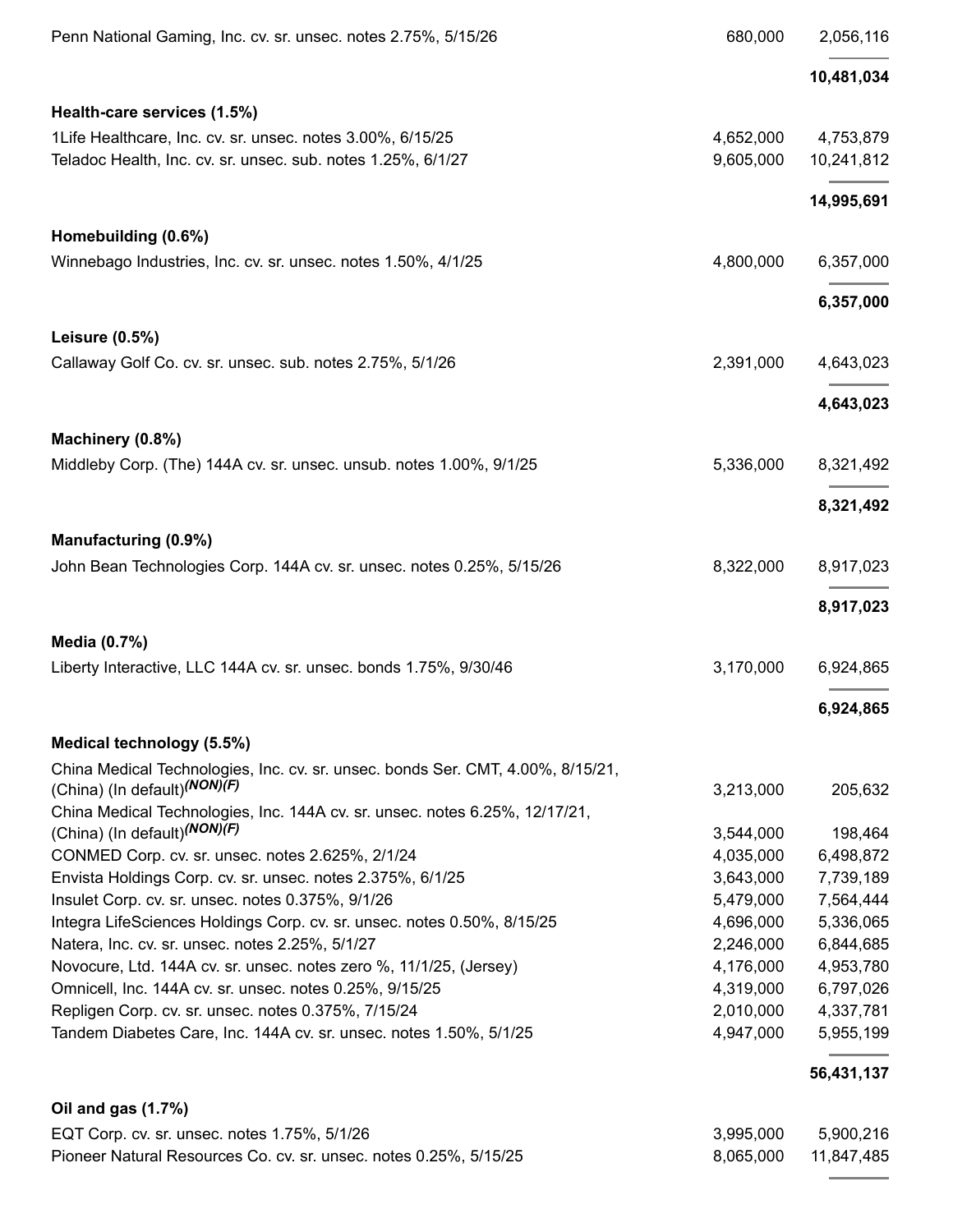|                                                                                                                                                                     | 17,747,701             |
|---------------------------------------------------------------------------------------------------------------------------------------------------------------------|------------------------|
| Pharmaceuticals (2.1%)                                                                                                                                              |                        |
| 6,725,000<br>DexCom, Inc. cv. sr. unsec. unsub. notes 0.25%, 11/15/25                                                                                               | 7,624,469              |
| Pacira Pharmaceuticals, Inc. cv. sr. unsec. sub. notes 0.75%, 8/1/25<br>5,855,000                                                                                   | 6,396,588              |
| 6,386,000<br>Revance Therapeutics, Inc. cv. sr. unsec. notes 1.75%, 2/15/27                                                                                         | 7,373,102              |
|                                                                                                                                                                     | 21,394,159             |
| Real estate (0.5%)                                                                                                                                                  |                        |
| Redfin Corp. 144A cv. sr. unsec. notes zero %, 10/15/25<br>4,850,000                                                                                                | 5,233,150              |
|                                                                                                                                                                     | 5,233,150              |
| Restaurants (1.4%)                                                                                                                                                  |                        |
| Bloomin' Brands, Inc. cv. sr. unsec. notes 5.00%, 5/1/25, (acquired 5/6/20, cost                                                                                    |                        |
| \$626,000) <sup>(RES)</sup><br>626,000                                                                                                                              | 1,419,455<br>6,840,653 |
| 7,326,000<br>Cheesecake Factory, Inc. (The) cv. sr. unsec. sub. notes 0.375%, 6/15/26<br>Shake Shack, Inc. 144A cv. sr. unsec. notes zero %, 3/1/28<br>6,230,000    | 5,778,325              |
|                                                                                                                                                                     |                        |
|                                                                                                                                                                     | 14,038,433             |
| <b>Retail (3.9%)</b>                                                                                                                                                |                        |
| 1,300,000<br>American Eagle Outfitters, Inc. cv. sr. unsec. unsub. notes 3.75%, 4/15/25                                                                             | 5,253,430              |
| 6,834,000<br>Burlington Stores, Inc. cv. sr. unsec. notes 2.25%, 4/15/25                                                                                            | 11,165,048             |
| Dick's Sporting Goods, Inc. cv. sr. unsec. notes 3.25%, 4/15/25<br>1,935,000<br>2,271,000                                                                           | 5,941,659              |
| Guess?, Inc. cv. sr. unsec. sub. notes 2.00%, 4/15/24<br>National Vision Holdings, Inc. cv. sr. unsec. sub. notes 2.50%, 5/15/25<br>3,680,000                       | 2,574,746<br>6,755,100 |
| 2,636,000<br>RH cv. sr. unsec. notes zero %, 9/15/24                                                                                                                | 8,252,641              |
|                                                                                                                                                                     |                        |
|                                                                                                                                                                     | 39,942,624             |
| <b>Schools (0.7%)</b>                                                                                                                                               |                        |
| Chegg, Inc. 144A cv. sr. unsec. notes zero %, 9/1/26<br>6,583,000                                                                                                   | 7,106,349              |
|                                                                                                                                                                     | 7,106,349              |
| Semiconductor (0.5%)                                                                                                                                                |                        |
| 1,380,000<br>Teradyne, Inc. cv. sr. unsec. notes 1.25%, 12/15/23                                                                                                    | 5,502,750              |
|                                                                                                                                                                     | 5,502,750              |
| <b>Software (8.6%)</b>                                                                                                                                              |                        |
| Bill.com Holdings, Inc. 144A cv. sr. unsec. notes zero %, 12/1/25<br>6,270,000                                                                                      | 9,099,338              |
| 7,851,000<br>Ceridian HCM Holding, Inc. 144A cv. sr. unsec. notes 0.25%, 3/15/26                                                                                    | 7,982,112              |
| 11,144,000<br>Coupa Software, Inc. cv. sr. unsec. notes 0.375%, 6/15/26                                                                                             | 11,907,364             |
| Everbridge, Inc. 144A cv. sr. unsec. notes zero %, 3/15/26<br>5,451,000                                                                                             | 5,665,633              |
| 3,767,000<br>HubSpot, Inc. cv. sr. unsec. notes 0.375%, 6/1/25                                                                                                      | 8,087,278              |
| 4,990,000<br>LivePerson, Inc. 144A cv. sr. unsec. notes zero %, 12/15/26                                                                                            | 5,392,194              |
| 3,840,000<br>MicroStrategy, Inc. 144A cv. sr. unsec. notes zero %, 2/15/27                                                                                          | 2,845,440              |
| 9,946,000<br>Okta, Inc. cv. sr. unsec. notes 0.375%, 6/15/26                                                                                                        | 12,507,095             |
| 2,248,000<br>SailPoint Technologies Holding, Inc. cv. sr. unsec. notes 0.125%, 9/15/24<br>Shopify, Inc. cv. sr. unsec. notes 0.125%, 11/1/25, (Canada)<br>5,430,000 | 4,129,576<br>7,137,735 |
| 5,610,000<br>Zendesk, Inc. cv. sr. unsec. notes 0.625%, 6/15/25                                                                                                     | 7,646,991              |
| Zynga, Inc. 144A cv. sr. unsec. unsub. notes zero %, 12/15/26<br>5,115,000                                                                                          | 5,348,372              |

 $\equiv$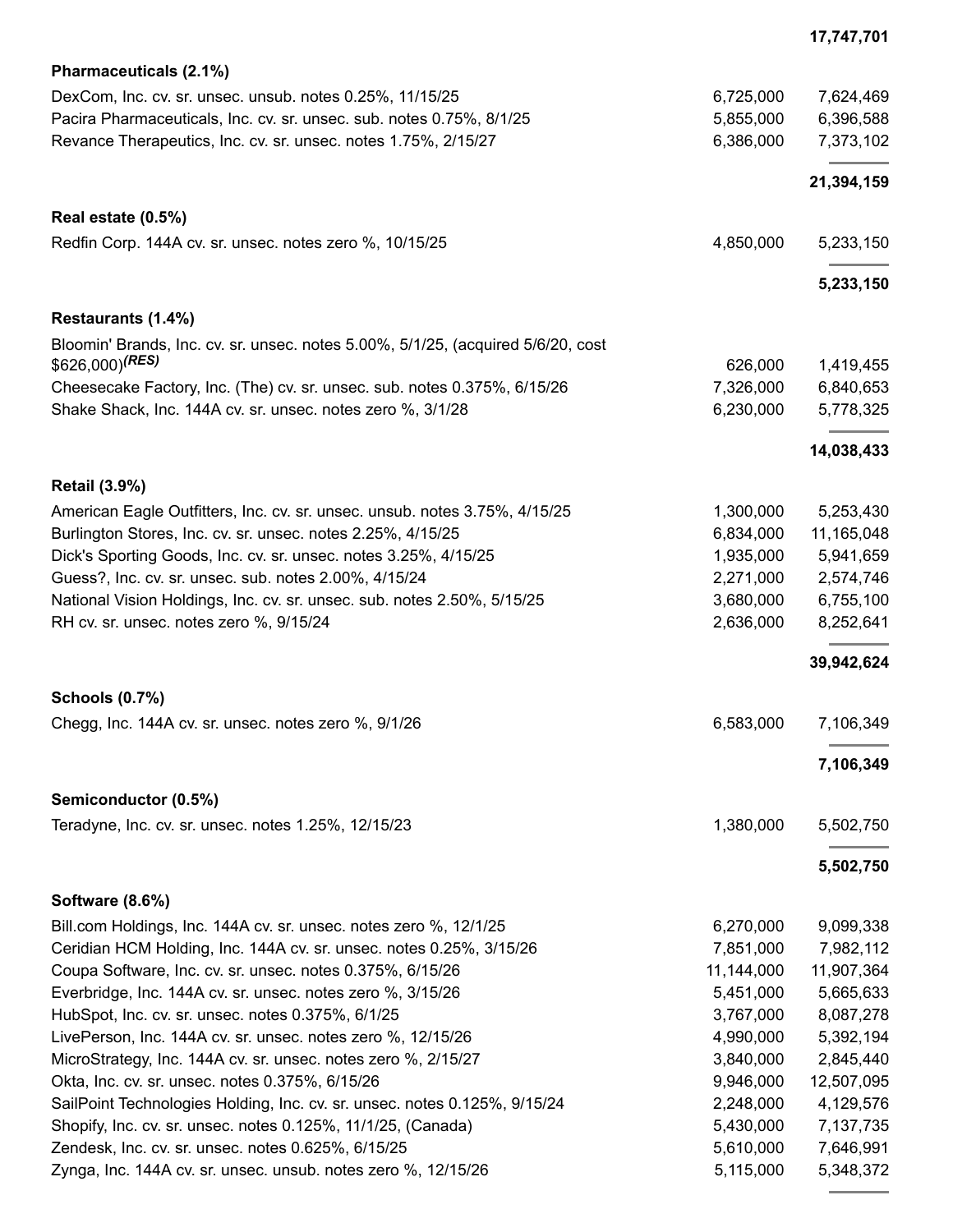| Technology services (5.6%)                                                 |            |               |
|----------------------------------------------------------------------------|------------|---------------|
| fuboTV, Inc. 144A cv. sr. unsec. notes 3.25%, 2/15/26                      | 4,797,000  | 4,410,242     |
| Palo Alto Networks, Inc. cv. sr. unsec. notes 0.375%, 6/1/25               | 13,895,000 | 19,939,325    |
| Snap, Inc. cv. sr. unsec. sub. notes 0.75%, 8/1/26                         | 3,070,000  | 10,075,356    |
| Snap, Inc. 144A cv. sr. unsec. notes zero %, 5/1/27                        | 7,816,000  | 8,972,768     |
| Tech Target, Inc. 144A cv. sr. unsec. sub. notes 0.125%, 12/15/25          | 5,496,000  | 6,671,045     |
| Twitter, Inc. 144A cv. sr. unsec. sub. notes zero %, 3/15/26               | 7,102,000  | 6,822,359     |
|                                                                            |            | 56,891,095    |
| Telecommunications (-%)                                                    |            |               |
| Powerwave Technologies, Inc. cv. unsec. sub. notes 3.875%, 10/1/27, (In    |            |               |
| default)(NON)(F)                                                           | 5,121,000  | 512           |
|                                                                            |            | 512           |
|                                                                            |            |               |
| Utilities and power (0.6%)                                                 |            |               |
| NextEra Energy Partners LP 144A company guaranty cv. sr. unsec. notes zero |            |               |
| %, 11/15/25                                                                | 6,070,000  | 6,585,950     |
|                                                                            |            | 6,585,950     |
| Total convertible bonds and notes (cost \$669,972,283)                     |            | \$796,953,544 |

**87,749,128**

# **CONVERTIBLE PREFERRED STOCKS (17.3%)** *(a)*

|                                                                                          | <b>Shares</b>    | <b>Value</b>           |
|------------------------------------------------------------------------------------------|------------------|------------------------|
| <b>Banking (0.6%)</b>                                                                    |                  |                        |
| Bank of America Corp. Ser. L, 7.25% cv. pfd. <sup>(S)</sup>                              | 4,445            | \$6,576,600            |
|                                                                                          |                  | 6,576,600              |
| Commercial and consumer services (0.5%)                                                  |                  |                        |
| Sabre Corp. \$6.50 cv. pfd.                                                              | 32,525           | 4,962,014              |
|                                                                                          |                  | 4,962,014              |
| Consumer (0.9%)                                                                          |                  |                        |
| Stanley Black & Decker, Inc. \$5.25 cv. pfd. <sup>(S)</sup>                              | 75,740           | 8,890,361              |
|                                                                                          |                  | 8,890,361              |
| Electric utilities (3.9%)                                                                |                  |                        |
| AES Corp. (The) \$6.875 cv. pfd. <sup>(S)</sup><br>Dominion Energy, Inc. \$7.25 cv. pfd. | 62,660<br>63,345 | 6,352,471<br>6,317,397 |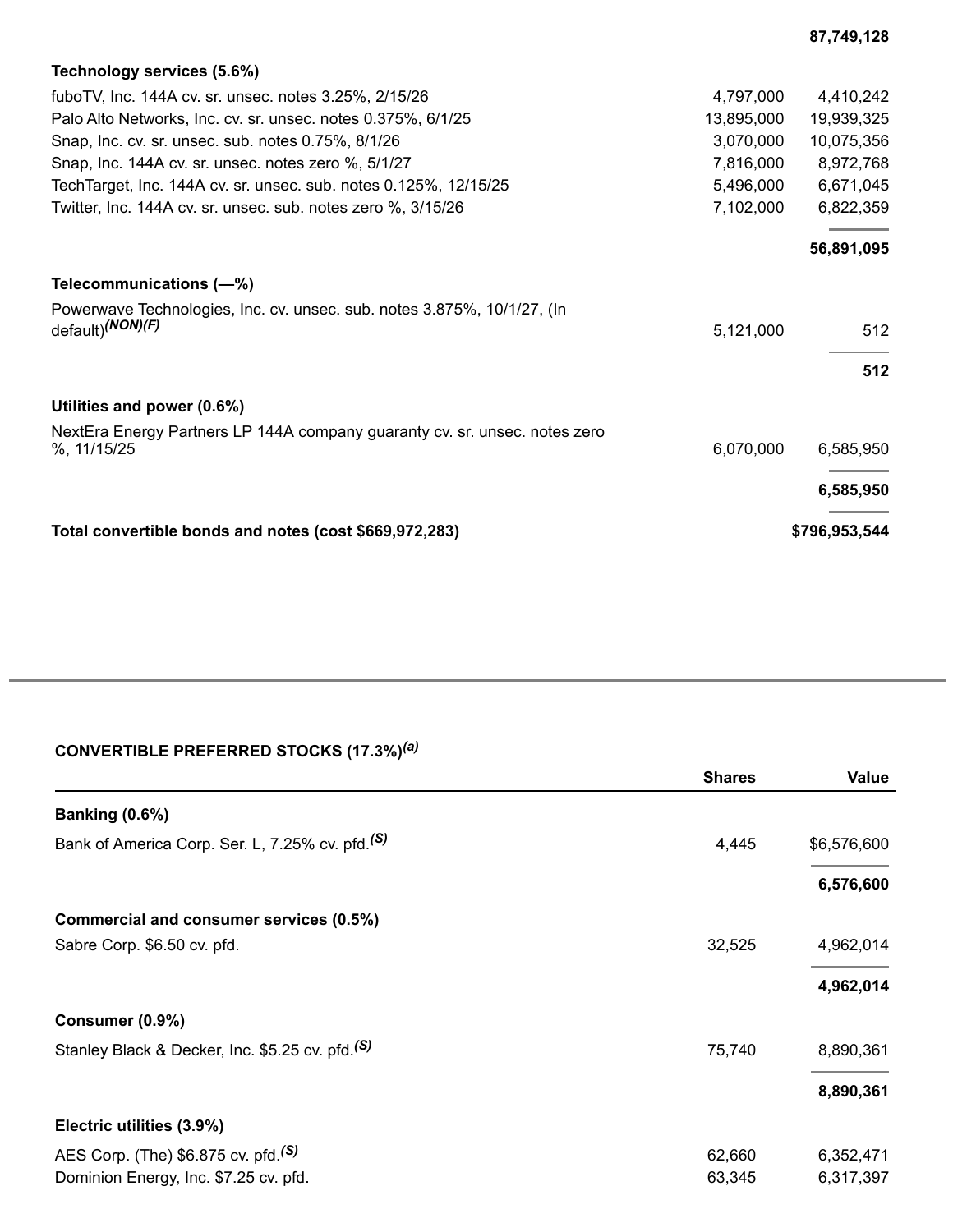| NextEra Energy, Inc. \$2.436 cv. pfd.<br>PG&E Corp. \$5.50 cv. pfd. | 373,252<br>57,695 | 21,812,847<br>5,216,782 |
|---------------------------------------------------------------------|-------------------|-------------------------|
|                                                                     |                   | 39,699,497              |
| Electronics (2.0%)                                                  |                   |                         |
| Broadcom, Inc. 8.00% cv. pfd.                                       | 13,297            | 20,535,089              |
|                                                                     |                   | 20,535,089              |
| Financial (1.6%)                                                    |                   |                         |
| 2020 Mandatory Exchange 144A 6.50% cv. pfd.                         | 4,080             | 7,657,589               |
| KKR & Co., Inc. \$3.00 cv. pfd. <sup>(S)</sup>                      | 100,338           | 8,210,659               |
|                                                                     |                   | 15,868,248              |
| Food (0.7%)                                                         |                   |                         |
| Bunge, Ltd. \$4.88 cv. pfd.                                         | 61,911            | 7,307,974               |
|                                                                     |                   | 7,307,974               |
| Medical technology (4.5%)                                           |                   |                         |
| Avantor, Inc. \$3.13 cv. pfd.                                       | 94,070            | 10,846,271              |
| Boston Scientific Corp. \$5.50 cv. pfd.                             | 46,943            | 5,724,699               |
| Danaher Corp. 5.00% cv. pfd. <sup>(S)</sup>                         | 14,035            | 22,378,808              |
| Elanco Animal Health, Inc. \$2.50 cv. pfd. <sup>(S)</sup>           | 130,852           | 7,170,690               |
|                                                                     |                   | 46,120,468              |
| Regional Bells (-%)                                                 |                   |                         |
| Cincinnati Bell, Inc. Ser. B, \$3.378 cum. cv. pfd.                 | 190               | 9,494                   |
|                                                                     |                   | 9,494                   |
| Telecommunications (1.1%)                                           |                   |                         |
| T-Mobile US, Inc. 144A 5.25% cv. pfd. (NON)                         | 8,895             | 11,149,349              |
|                                                                     |                   | 11,149,349              |
| Trucks and parts (1.1%)                                             |                   |                         |
| Aptiv PLC \$5.50 cv. pfd.                                           | 61,560            | 11,533,266              |
|                                                                     |                   | 11,533,266              |
| Water Utilities (0.4%)                                              |                   |                         |
| Essential Utilities, Inc. \$3.00 cv. pfd.                           | 70,705            | 4,265,633               |
|                                                                     |                   | 4,265,633               |
| Total convertible preferred stocks (cost \$146,579,289)             |                   | \$176,917,993           |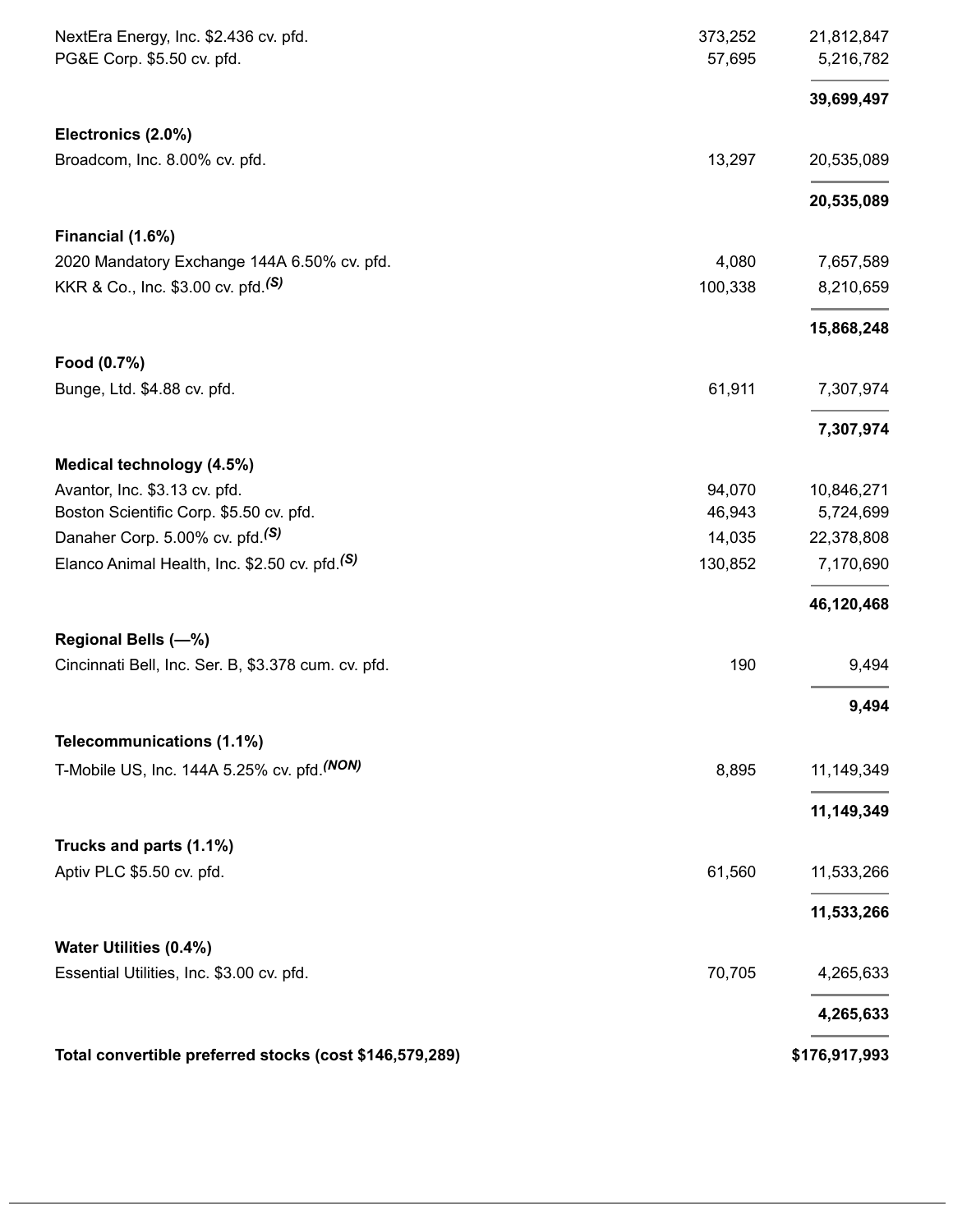# **COMMON STOCKS (1.4%)** *(a)*

|                                          | <b>Shares</b> | Value        |
|------------------------------------------|---------------|--------------|
| Bank of America Corp.                    | 126,190       | \$4,840,648  |
| GT Advanced Technologies, Inc. (NON) (F) | 552           | 29,664       |
| Lam Research Corp.                       | 4,420         | 2,817,352    |
| ServiceNow, Inc. <sup>(NON)</sup>        | 10.460        | 6,149,322    |
| Total common stocks (cost \$9,943,011)   |               | \$13,836,986 |

# **PREFERRED STOCKS (0.4%)** *(a)*

|                                                                 | <b>Shares</b> | Value       |
|-----------------------------------------------------------------|---------------|-------------|
| Clarivate PLC \$5.25 cv. pfd. (United Kingdom) <sup>(NON)</sup> | 45.144        | \$4,103,590 |
| Total preferred stocks (cost \$4,514,400)                       |               | \$4,103,590 |

### **SHORT-TERM INVESTMENTS (6.9%)** *(a)*

|                                                       | <b>Shares</b> | Value           |
|-------------------------------------------------------|---------------|-----------------|
| Putnam Cash Collateral Pool, LLC 0.09% (AFF)          | 42,009,825    | \$42,009,825    |
| Putnam Short Term Investment Fund Class P 0.09% (AFF) | 28,916,826    | 28,916,826      |
| Total short-term investments (cost \$70,926,651)      |               | \$70,926,651    |
| <b>TOTAL INVESTMENTS</b>                              |               |                 |
| Total investments (cost \$901,935,634)                |               | \$1,062,738,764 |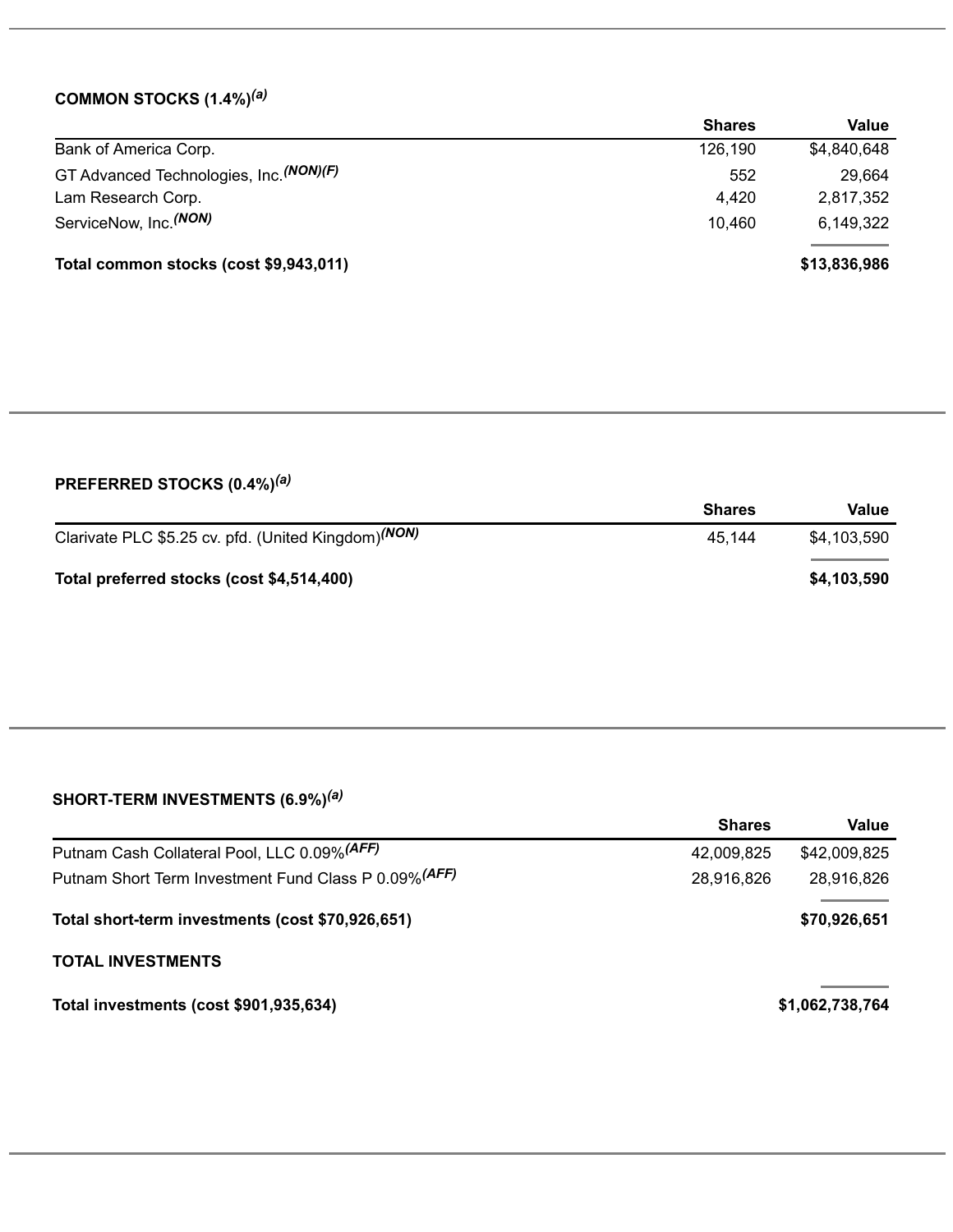# **Notes to the fund's portfolio**

Unless noted otherwise, the notes to the fund's portfolio are for the close of the fund's reporting period, which ran from November 1, 2020 through July 31, 2021 (the reporting period). Within the following notes to the portfolio, references to "Putnam Management" represent Putnam Investment Management, LLC, the fund's manager, an indirect wholly-owned subsidiary of Putnam Investments, LLC, references to "ASC 820" represent Accounting Standards Codification 820 *Fair Value Measurements and Disclosures* and references to "OTC", if any, represent over-the-counter.

- *(a)* Percentages indicated are based on net assets of \$1,020,888,171.
- *(NON)* This security is non-income-producing.
- *(RES)* This security is restricted with regard to public resale. The total fair value of this security and any other restricted securities (excluding 144A securities), if any, held at the close of the reporting period was \$1,419,455, or 0.1% of net assets.
- *(AFF)* Affiliated company. For investments in Putnam Cash Collateral Pool, LLC and Putnam Short Term Investment Fund, the rate quoted in the security description is the annualized 7-day yield of the fund at the close of the reporting period. Transactions during the period with any company which is under common ownership or control were as follows:

| Name of affiliate                               | <b>Fair value</b><br>as of<br>10/31/20 | <b>Purchase</b><br>cost                  | proceeds    | income | <b>Shares</b><br>outstanding<br>and fair<br>Sale Investment value as of<br>7/31/21 |
|-------------------------------------------------|----------------------------------------|------------------------------------------|-------------|--------|------------------------------------------------------------------------------------|
| <b>Short-term investments</b>                   |                                        |                                          |             |        |                                                                                    |
| Putnam Cash Collateral Pool,<br>$LL C^*#$       |                                        | \$16,242,955 \$197,968,468 \$172,201,598 |             |        | \$29,424 \$42,009,825                                                              |
| <b>Putnam Short Term Investment</b><br>$Fund**$ | 22.121.198                             | 346,173,219                              | 339.377.591 | 20,609 | 28,916,826                                                                         |
|                                                 |                                        |                                          |             |        |                                                                                    |

**Total Short-term investments \$38,364,153 \$544,141,687 \$511,579,189 \$50,033 \$70,926,651**

\* The fund may lend securities, through its agent, to qualified borrowers in order to earn additional income. The loans are collateralized by cash in an amount at least equal to the fair value of the securities loaned. The fair value of securities loaned is determined daily and any additional required collateral is allocated to the fund on the next business day. The remaining maturities of the securities lending transactions are considered overnight and continuous. The risk of borrower default will be borne by the fund's agent; the fund will bear the risk of loss with respect to the investment of the cash collateral. The fund receives cash collateral, which is invested in Putnam Cash Collateral Pool, LLC, a limited liability company managed by an affiliate of Putnam Management. Investments in Putnam Cash Collateral Pool, LLC are valued at its closing net asset value each business day. There are no management fees charged to Putnam Cash Collateral Pool, LLC and there were no realized or unrealized gains or losses during the period.

# At the close of the reporting period, the fund received cash collateral of \$42,009,825 for securities loaned. The rate quoted in the security description is the annualized 7-day yield at the close of the reporting period. At the close of the reporting period, the value of securities loaned amounted to \$41,003,529.

\*\* Management fees charged to Putnam Short Term Investment Fund have been waived by Putnam Management. There were no realized or unrealized gains or losses during the period.

- *(F)* This security is valued by Putnam Management at fair value following procedures approved by the Trustees. Securities are classified as Level 3 for ASC 820 based on the securities' valuation inputs.
- *(S)* This security is on loan, in part or in entirety, at the close of the reporting period.

144A after the name of an issuer represents securities exempt from registration under Rule 144A of the Securities Act of 1933, as amended. These securities may be resold in transactions exempt from registration, normally to qualified institutional buyers.

The dates shown on debt obligations are the original maturity dates.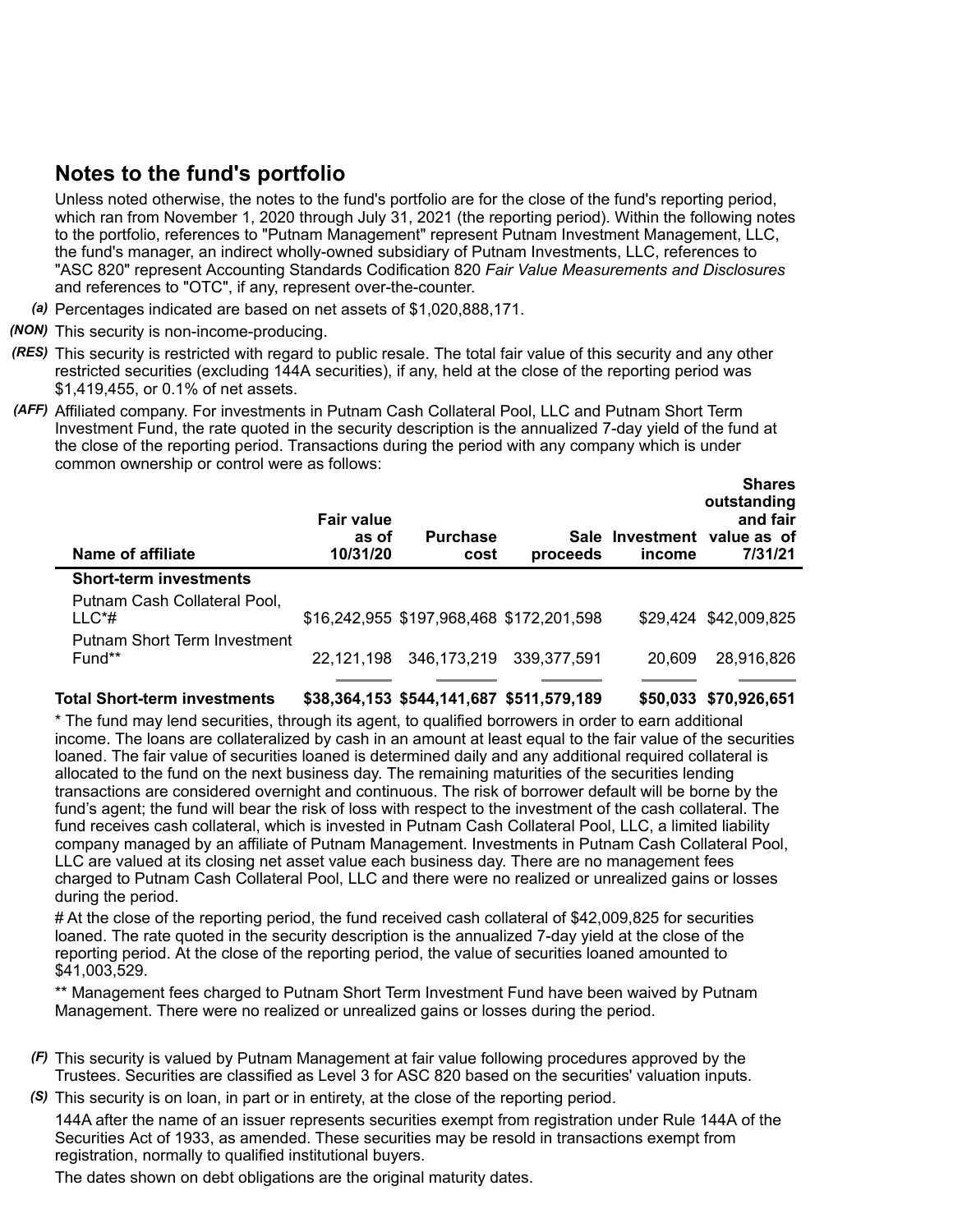**Security valuation:** Portfolio securities and other investments are valued using policies and procedures adopted by the Board of Trustees. The Trustees have formed a Pricing Committee to oversee the implementation of these procedures and have delegated responsibility for valuing the fund's assets in accordance with these procedures to Putnam Management. Putnam Management has established an internal Valuation Committee that is responsible for making fair value determinations, evaluating the effectiveness of the pricing policies of the fund and reporting to the Pricing Committee.

Investments for which market quotations are readily available are valued at the last reported sales price on their principal exchange, or official closing price for certain markets, and are classified as Level 1 securities under ASC 820. If no sales are reported, as in the case of some securities that are traded OTC, a security is valued at its last reported bid price and is generally categorized as a Level 2 security.

Investments in open-end investment companies (excluding exchange-traded funds), if any, which can be classified as Level 1 or Level 2 securities, are valued based on their net asset value. The net asset value of such investment companies equals the total value of their assets less their liabilities and divided by the number of their outstanding shares.

Many securities markets and exchanges outside the U.S. close prior to the scheduled close of the New York Stock Exchange and therefore the closing prices for securities in such markets or on such exchanges may not fully reflect events that occur after such close but before the scheduled close of the New York Stock Exchange. Accordingly, on certain days, the fund will fair value certain foreign equity securities taking into account multiple factors including movements in the U.S. securities markets, currency valuations and comparisons to the valuation of American Depository Receipts, exchange-traded funds and futures contracts. The foreign equity securities, which would generally be classified as Level 1 securities, will be transferred to Level 2 of the fair value hierarchy when they are valued at fair value. The number of days on which fair value prices will be used will depend on market activity and it is possible that fair value prices will be used by the fund to a significant extent. Securities quoted in foreign currencies, if any, are translated into U.S. dollars at the current exchange rate. Short-term securities with remaining maturities of 60 days or less are valued using an independent pricing service approved by the Trustees, and are classified as Level 2 securities.

To the extent a pricing service or dealer is unable to value a security or provides a valuation that Putnam Management does not believe accurately reflects the security's fair value, the security will be valued at fair value by Putnam Management in accordance with policies and procedures approved by the Trustees. Certain investments, including certain restricted and illiquid securities and derivatives, are also valued at fair value following procedures approved by the Trustees. These valuations consider such factors as significant market or specific security events such as interest rate or credit quality changes, various relationships with other securities, discount rates, U.S. Treasury, U.S. swap and credit yields, index levels, convexity exposures, recovery rates, sales and other multiples and resale restrictions. These securities are classified as Level 2 or as Level 3 depending on the priority of the significant inputs.

To assess the continuing appropriateness of fair valuations, the Valuation Committee reviews and affirms the reasonableness of such valuations on a regular basis after considering all relevant information that is reasonably available. Such valuations and procedures are reviewed periodically by the Trustees. The fair value of securities is generally determined as the amount that the fund could reasonably expect to realize from an orderly disposition of such securities over a reasonable period of time. By its nature, a fair value price is a good faith estimate of the value of a security in a current sale and does not reflect an actual market price, which may be different by a material amount.

ASC 820 establishes a three-level hierarchy for disclosure of fair value measurements. The valuation hierarchy is based upon the transparency of inputs to the valuation of the fund's investments. The three levels are defined as follows:

**Level 1:** Valuations based on quoted prices for identical securities in active markets.

**Level 2:** Valuations based on quoted prices in markets that are not active or for which all significant inputs are observable, either directly or indirectly.

**Level 3:** Valuations based on inputs that are unobservable and significant to the fair value measurement. The following is a summary of the inputs used to value the fund's net assets as of the close of the reporting period: